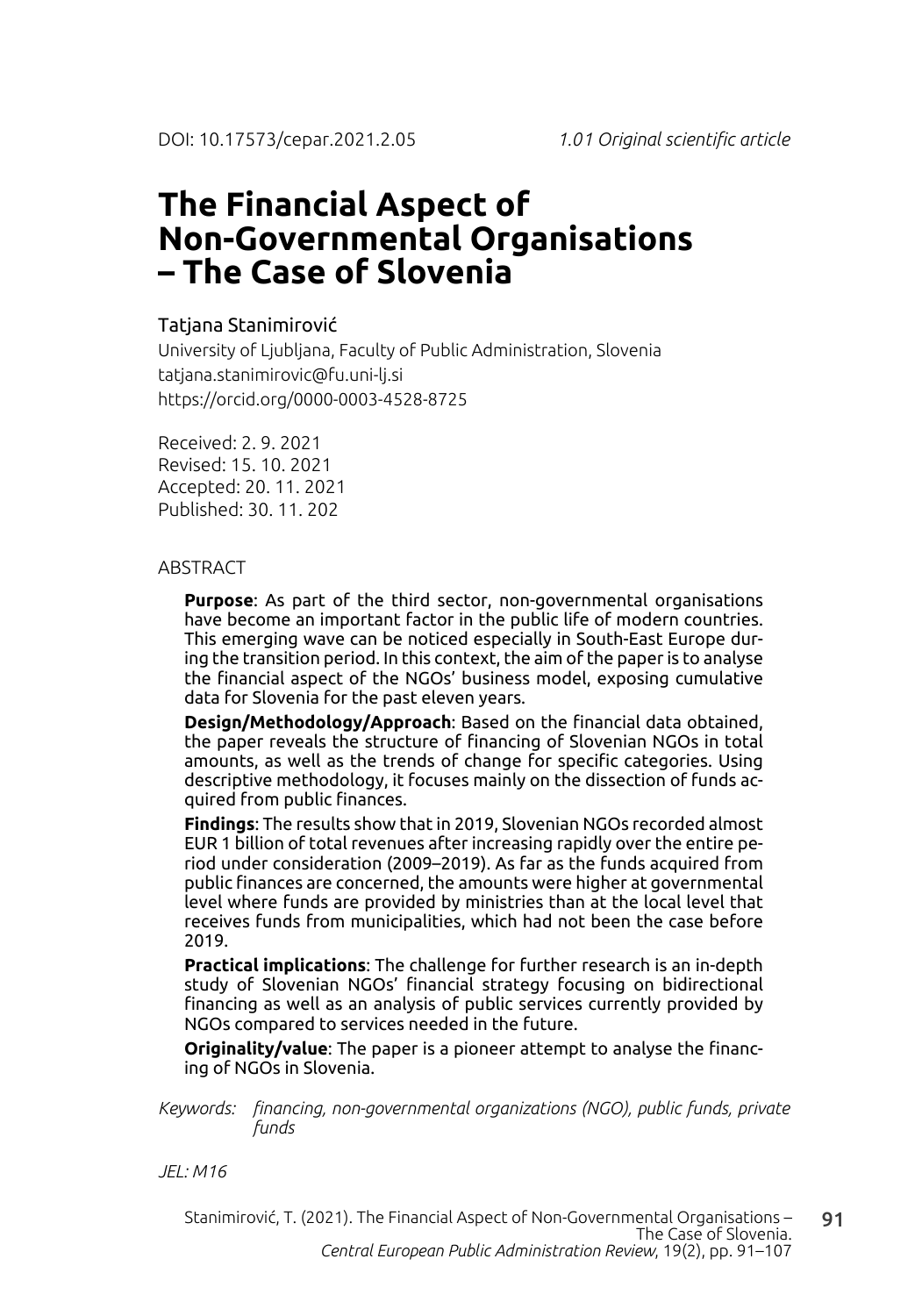### 1 Introduction

The third sector, or the non-governmental organisations (NGOs), has famously been deemed a »loose and baggy monster« (Kendall and Knapp, 1995). It presents entities with its own type of social form and practical logic. Those entities (organisations) are established "by people on a voluntary basis to pursue social or community goals" (Ridley-Duff and Bull, 2011).

The idea of the third sector remains under-theorised, especially compared to public administration and politics gathered at state theory on one hand, and economics as a market theory developer on the other. This sector is characterised by value-driven action and commitment from individuals operating within it, existing without coercion and sanctions (specific for public sector) or reward and remuneration (specific for private sector) (Corry, 2010). In practice, it presents very different organisations (like charities, non-governmental organisations, self-help groups, social enterprises, clubs, etc.), whose main characteristics are non-state, non-market, non-private/informal, independent, and civil society oriented.

There are big differences in how NGOs have been established, what are their functions and features, as well as differences in relations with the public sector between the USA and European countries. Starting from the institutional perspective and factors, in the USA, the primary role is on the federal and sub-federal institutions, while in Europe, the focus is on EU-wide and national institutions. Additionally, this federal structure in the USA diffuses the opportunities for political policy influencing, while the situation is much different in Europe, where movement of policy-making has shifted from national to European regional level. In many, especially Western European countries, interest groups have a formal, institutionalised place in policy-making. For reasons arising from history (Italy), economic efficiency (Germany), or social peace (Austria), those European countries regularly include business, labour, and other interested groups in the social dialogue. Besides institutional, the cultural differences can also be observed. The individualism and important role of religion has determined the NGOs role in the USA, while in Europe, religious beliefs are largely separate from NGOs' activities (Doh and Guay, 2006).

In Slovenia, the legal basis for operations of NGOs consists of several legal sources, mostly laws. The fundamental ones are the Non-Governmental Organisations Act and the Rules on the criteria determining the significant achievements of an NGO in order to be granted the status of an NGO operating in the public interest, which determines the conditions for obtaining the status of NGO in the public interest. Such a status (among other issues) enables NGOs to compete to be listed for 1% of personal income tax of citizens. Most of the NGOs' financing arises from indirect financing through public tenders and public calls, although there are few cases in which direct financing is provided. The Slovenian Red Cross Act sets the rules for the performance of humanitarian activates at state level as a public power of attorney, and provides the direct financing from public funds. A similar situation is in the field of firefighting (Firefighting Act). Besides that, some of those laws gather prof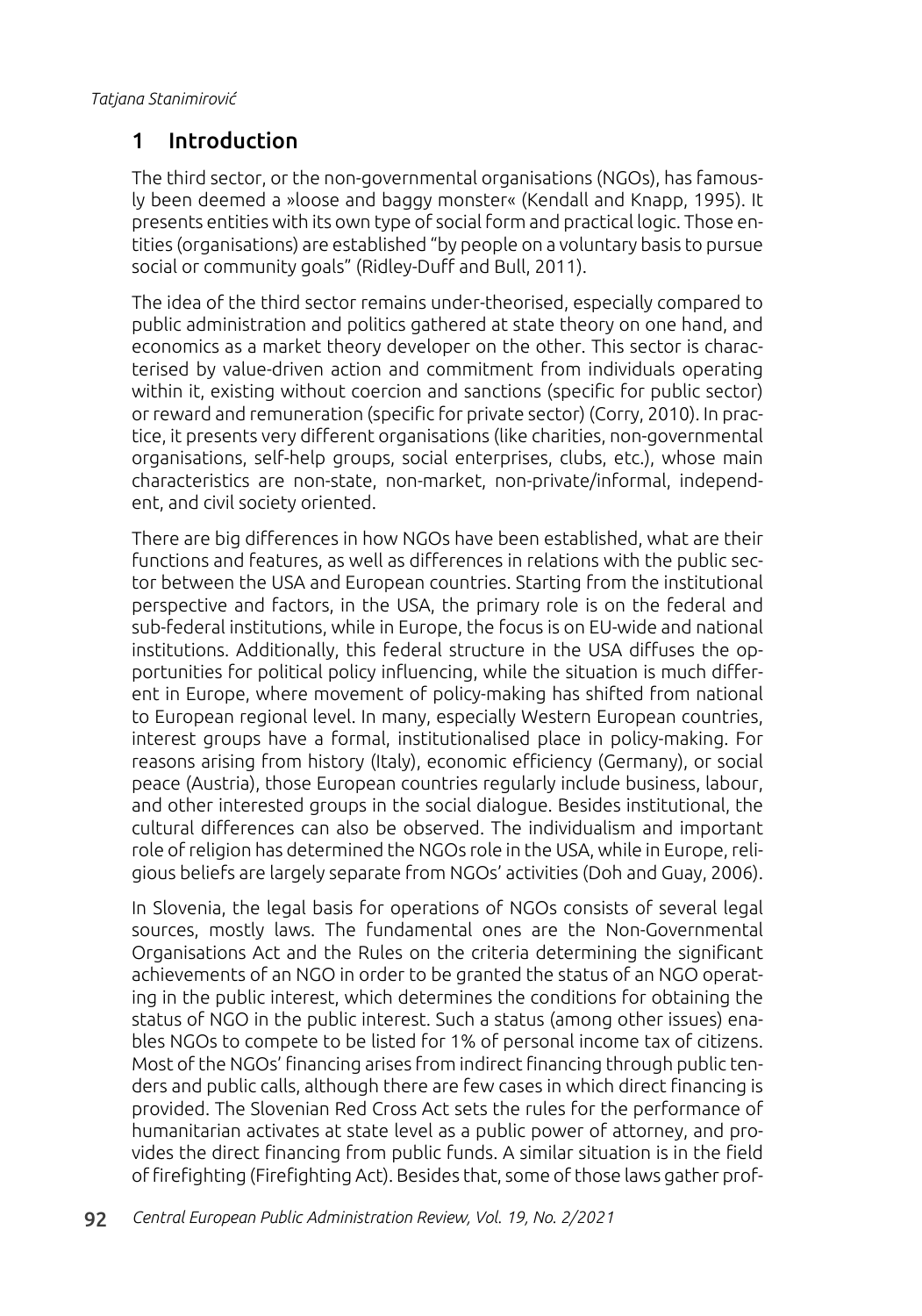itable and non-profitable organisations, and even private and public organisations. Based on that fact, NGOs in Slovenia can be registered as societies, institutions/foundations, private institutes, housing and other cooperatives, religious organisations, etc. The first three forms are the most frequent. One of the most general findings regarding NGOs in Slovenia is that several are inactive, and several operate according to members' interests and not in the general public interest. The majority are established at local level, focusing mainly on sports-recreational, cultural-artistic, and fire-fighting associations, which together represent around 60% of all NGOs (Rončević, 2001). Foundations, private institutions, and religious organisations operate mainly in the fields of education and culture (Črnak-Meglič, 2000, pp. 156).

The management of NGOs is facing several, almost unsolvable problems, such as low financial resources, messy tax rules, expensive loans, etc. Those difficulties in the organisation and management of organisations forces them to combine multiple functions and services for one person, while several rely on volunteer work, which cannot reach the level of professionalism (in terms scope, intensity, quality and responsibility), compared to the private sector.

All of the above-mentioned facts about NGOs in Slovenia have been the motivation for this paper, which focuses mainly on the financial challenges of the Slovenian third sector. It explores the structure of public resources of financing (revenues) in the last 10 years, according to the data obtained. The main research question, however, is about the total amount and the structure of revenues of Slovenian NGOs obtained from public resources, as well as the trend of changes during the period 2009 -2019. Since the period includes the economic and financial crisis that influenced the public and private sector, as well as all aspects of social life in Slovenia, our hypothesis assumes that the trend of public financing has been influenced during that period.

The paper is divided into five chapters. After the introductory part, the second chapter is dedicated to a literature review of the financial structure of the non-governmental organisations area. In the third chapter, the review of NGOs in Slovenia is presented, while the methodology and the results are revealed in the fourth chapter. The fifth chapter covers the discussion part of the paper, and sixth is dedicated to the conclusion.

### 2 Financial structure of non-governmental organisations – literature review

The third sector, as a new subject of social policy, has gone through exponential growth in the last 40 years. Changing economic and political conditions caused the enormous increase in the number and types of organisation in this sector in the 1970s in over 60 countries worldwide. This growing trend has also reflected in the prevailing governmental funding of non-profit organisations. In the USA, governmental funding at all levels tripled in the 1980s, while traditional philanthropic sources have dropped from 18% to 11% (Salamon, 1993). Almost simultaneously, the process of privatisation and commerciali-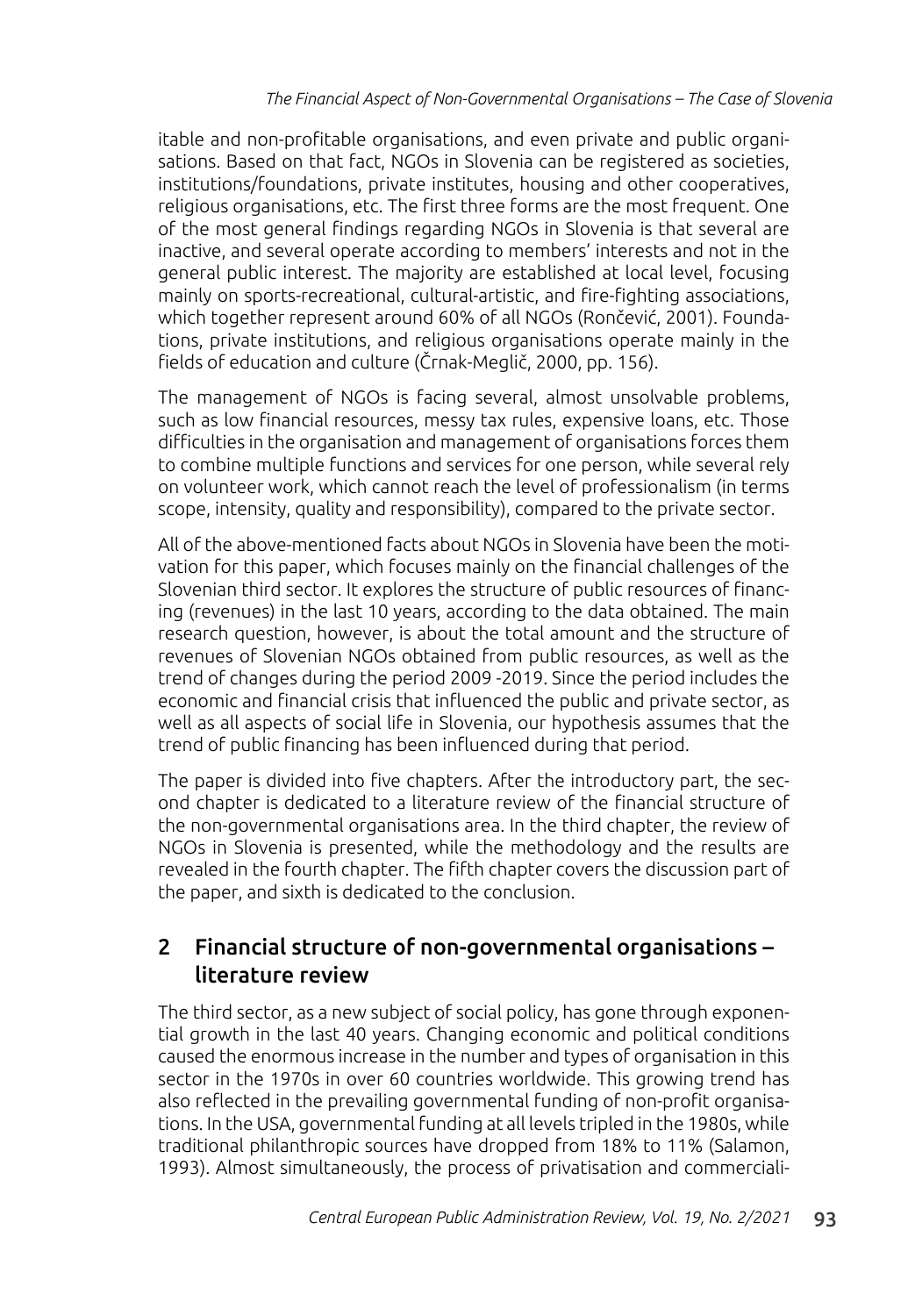sation occurred in fields dominated by non-profits, which has reflected in increasing competition and declining governmental support (Kramer, 2000).

This trend of multiplicity of NGOs has continued in recent years, due to the end of the Cold War and changes in many political regimes, fast-growing technologies, the increase in resources, professionalisation and jobs available in this sector, public awareness about global problems due to mass media, and changes in economic and political ideologies (Amagoh, 2015). In the past, civil society, which is the main idea of NGOs' existence, has been closely related to the state itself, and the political society that governed and ordered society. In today's bureaucratic logic of the state on one hand, and the depersonalised force of global markets on the other, they are incompatible with the renewed concept of a civil society (Corry, 2010). The diversity of the NGO sector is visible not only between European countries, but even within regions of those countries. The development of NGOs, also known as "associational revolution" (Salamon, 1994), has been especially visible in Central and Eastern Europe (CEE), after the revolution in 1989. NGOs, seen as an indispensable component of a healthy, functioning, modern democracy, were provided financial and technical support, aimed at helping those countries on their way to EU membership. Unfortunately, this help has started to dry up in recent years, challenging NGOs in the CEE region to achieve a sustainable social position (Toepler and Salamon, 2003; Koncz, 2005).

For any organisation, funding is the crucial process of the survival of the economy. According to the theory of dependence on resources, it presents the ability of the organisation to procure and maintain resources (Froelich, 1999). Traditionally, NGOs have problems with scarce sources of financial resources. Few NGOs have truly independent sources of income for constant and sufficient survival or even life. They are forced to weigh several factors when choosing their sources of funding: legitimacy, independence, correlation with their mission, sustainability, financial sustainability, and many others. Grønbjerg and Clerkin, 2003 revealed that "securing funding" was ranked as the first and most important challenge NGOs are facing.

Growing competition puts a large number of NGOs in a position to reconsider their dependence on traditional sources of funding, and to accept that the chances of getting a grant has decreased significantly and will further reduce as new organisations emerge. This led to situations where NGOs tried to get any sort of funding applied to any available programme, in order to increase their chances that at least a minimum number of projects receive funding (Ceptureanu et al., 2017).

The role of the financing function does not differ between for profit companies and non-profit organisations. NGOs are financed through a) public sources (public institutions; local or central) or private sources (individuals or private institutions/companies), and these resources can be (I) refundable or (II) non-refundable. Table 1 presents a classification of resources (Bibu et al., 2013).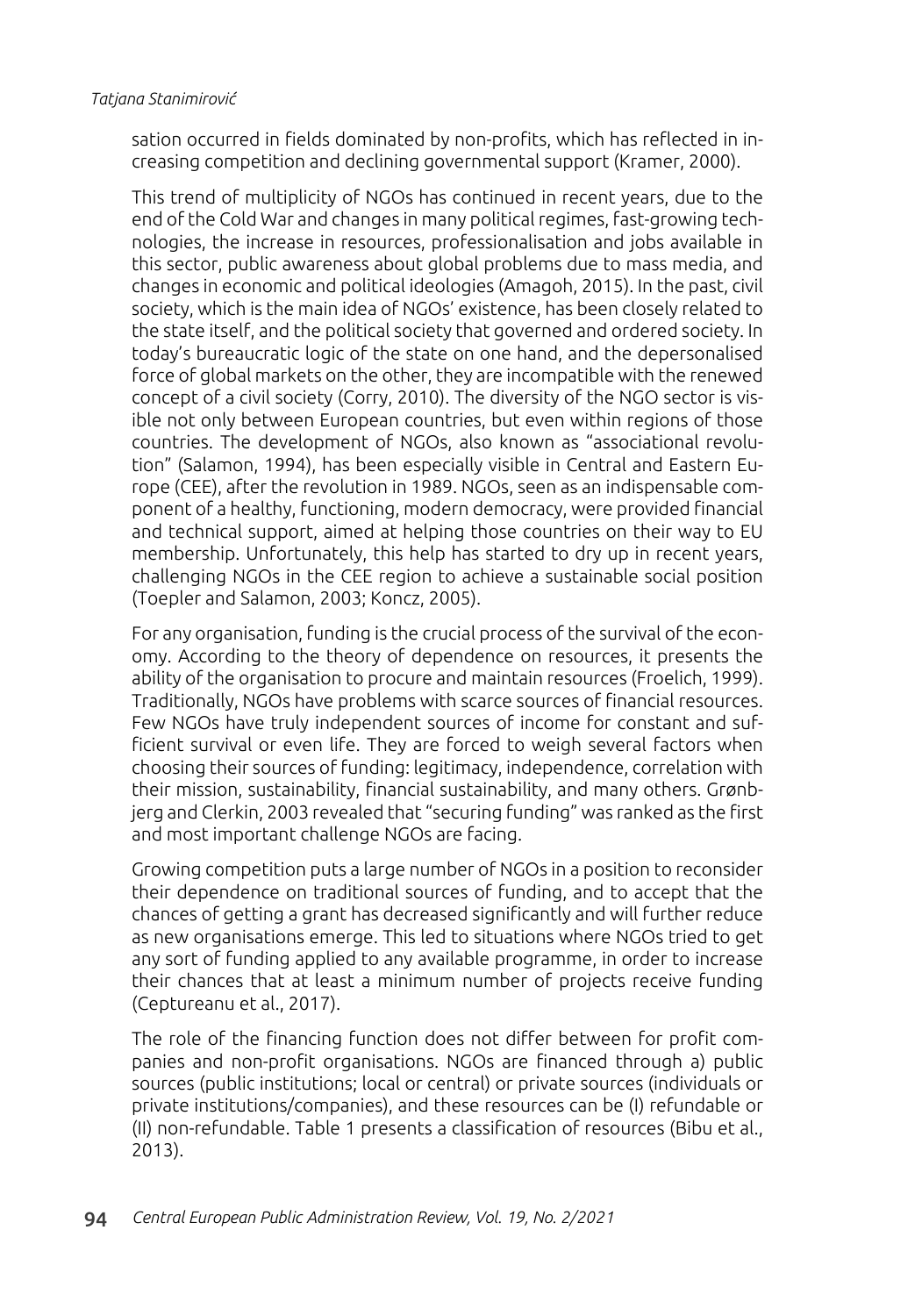| Types of non-<br>refundable<br><b>resources</b> | <b>Attracted resources</b>                                                                                             | Self-generated<br><b>resources</b>                                                                                |                          |
|-------------------------------------------------|------------------------------------------------------------------------------------------------------------------------|-------------------------------------------------------------------------------------------------------------------|--------------------------|
| From private<br><b>funds</b>                    | From members:<br>$\bullet$ Grants<br>• Sponsorship<br>• Unconditional con-<br>tribution (donation)<br>• Membership fee | From non-members:<br>$\bullet$ Grants<br>• Sponsorship<br>Unconditional con-<br>$\bullet$<br>tribution (donation) | Commercial<br>activities |
| From public<br><b>funds</b>                     | Direct allocation:<br>$\bullet$ Grants<br>• Subsidies<br>• % of personal in-<br>come tax                               | Indirect allocation:<br>• Tax exemptions                                                                          | Commercial<br>activities |

Table 1: NGOs' financing sources and resources typology

Source: Bibu et al., 2013

In the last period, two interesting trends have occurred regarding the sustainable long-term survival, and the continuation of programmes and fulfilment of NGOs' missions. The first trend can be described as the diversification of funding sources by choosing an optimal mix of resources, which should minimise risks and maximise revenues, while the second trend is observed as focusing on a single main source of funding to ensure long-term viability of the organisation (Ceptureanu et al., 2017).

The fact is that resource dependence can constrain NGO political activity. This would mean that governments have limited ability to 'purchase' civil society (Bexell et al., 2010; Dupuy et al., 2015). Politically active civil society groups need to be connected to the grassroots. Interest group scholars have identified group composition and internal decision-making as potential obstacles to reducing democratic deficits and improving the popular representation of NGOs (Steffek and Hahn, 2010; Saurugger, 2011). We find that the share of government funding in NGO budgets is negatively associated with lobbying expenditure (Bloodgood and Tremblay-Boire, 2017). While some authors have researched the financing structure of NGOs in specific countries (like Tkachuk and Shvets, 2020, Vašiček at al., 2019, Đorđević et al, 2019, Haltofová, 2011), a bibliometric analysis of the research on accounting transparency was also performed by Zhang at al., 2020.

The set of literature challenging NGOs' financing in Slovenia is quite modest. There are few papers discussing different aspects of Slovenian NGO's problematic, such as organisational, political and other issues (Bučar, 2012, Rodela et al., 2017, Zupančič and Pahor, 2016), but the financial aspect is poorly explored. Novak, 2019 revealed that despite the successful path of development of Slovenian environmental NGOs, non-professionalism and insufficient funding obstacles still remain. These shortfalls in financial resources are compensated by building coalitions, and networking with international organisations.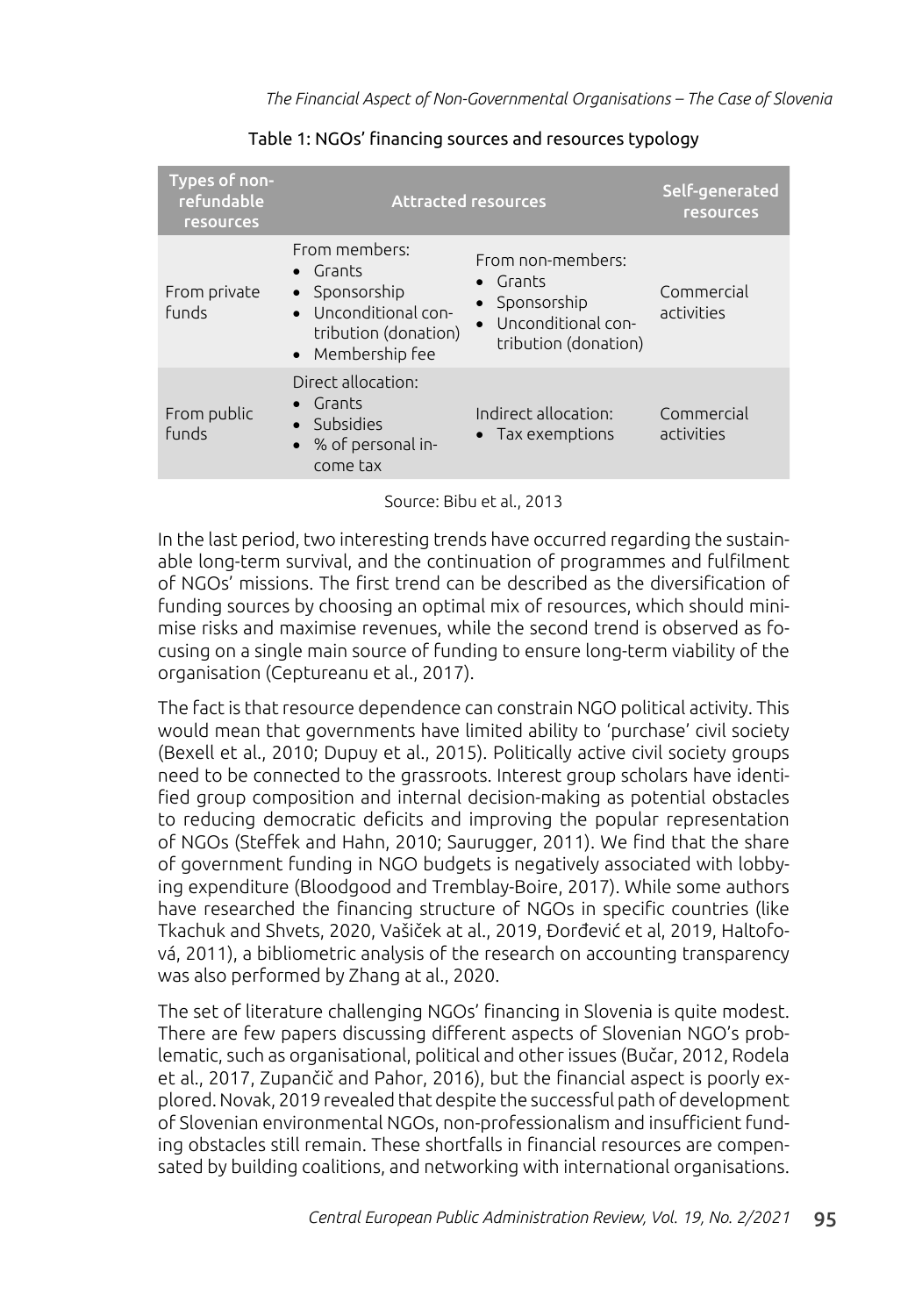The study (Glaser, 2004) reveals that indirect donor support is seen as an optimal starting point for self-financing initiatives for South Eastern European networks, since these networks already possess the potential and knowledge which might be used to establish new revenue streams. Such networks may greatly benefit from a gradual switch to a diversified self-financing model.

## 3 NGOs in Slovenia

The development of NGOs in Slovenia goes back far into history, having its roots in the 7th and  $8<sup>th</sup>$  centuries. After quilds, religious charities and foundations invented in the 14th century, organisations from which NGOs originate are the labour movements from the 19<sup>th</sup> century. The Right to Associate in Associations and Political Associations Act from 1867 represents the first legal regulation in this area.

The end of the Second World War and the arrival of the socialist system were marked by the decline of the activities of NGOs, as state regulations prevented the development of the non-governmental sector. In 1974, the enactment of Associations Act was meant to be the millstone of today's NGOs. Unfortunately, these organisations had not developed well, due to unstimulating support from the state. In the 1980s, a number of new social movements emerged (peace, ecology, human rights, spirituality, etc.), with some of the most active actors later moving into the political sphere, and some remaining at non-governmental level. In the field of non-governmental organisations, the period after Slovenia's independence meant the continuation of their development and strengthening (Kolarič et al., 2002).

The Slovenian NGOs can be divided into three groups according to different factors/connections. The first is the content which enables the horizontal connections. As far as content is concerned, there are the fire brigade association, the mountaineering association, the association of cultural organisations, the association of pensioners' organisations, the association of disability organisations, etc., bringing together organisations from the same or a very similar field of activity. Such associations are also the oldest and most numerous in Slovenia, and their number is growing from year to year. The horizontal connections are much more recent, becoming interesting in the last couple of years. The common factor of those is the legal form. The Union of Associations of Slovenia (ZDOS) gathers associations in different activities. The same goes for the Association of Slovenian Institutions (ZSU), the Community of Private Institutions (SKUP), and the Centre for Non-Governmental Organisations in Slovenia (CNVOS), which unites associations, as well as institutes and institutions, as it is a network which all Slovenian non-governmental organisations can be members of, regardless of their field of activity or legal form.

The second factor is the strength of their connection to umbrella associations and networks. The associations connect more firmly on a representative basis, while the operation of the networks is looser. Finally, the third factor is territorial. There are some connections among organisations from all over Slovenia,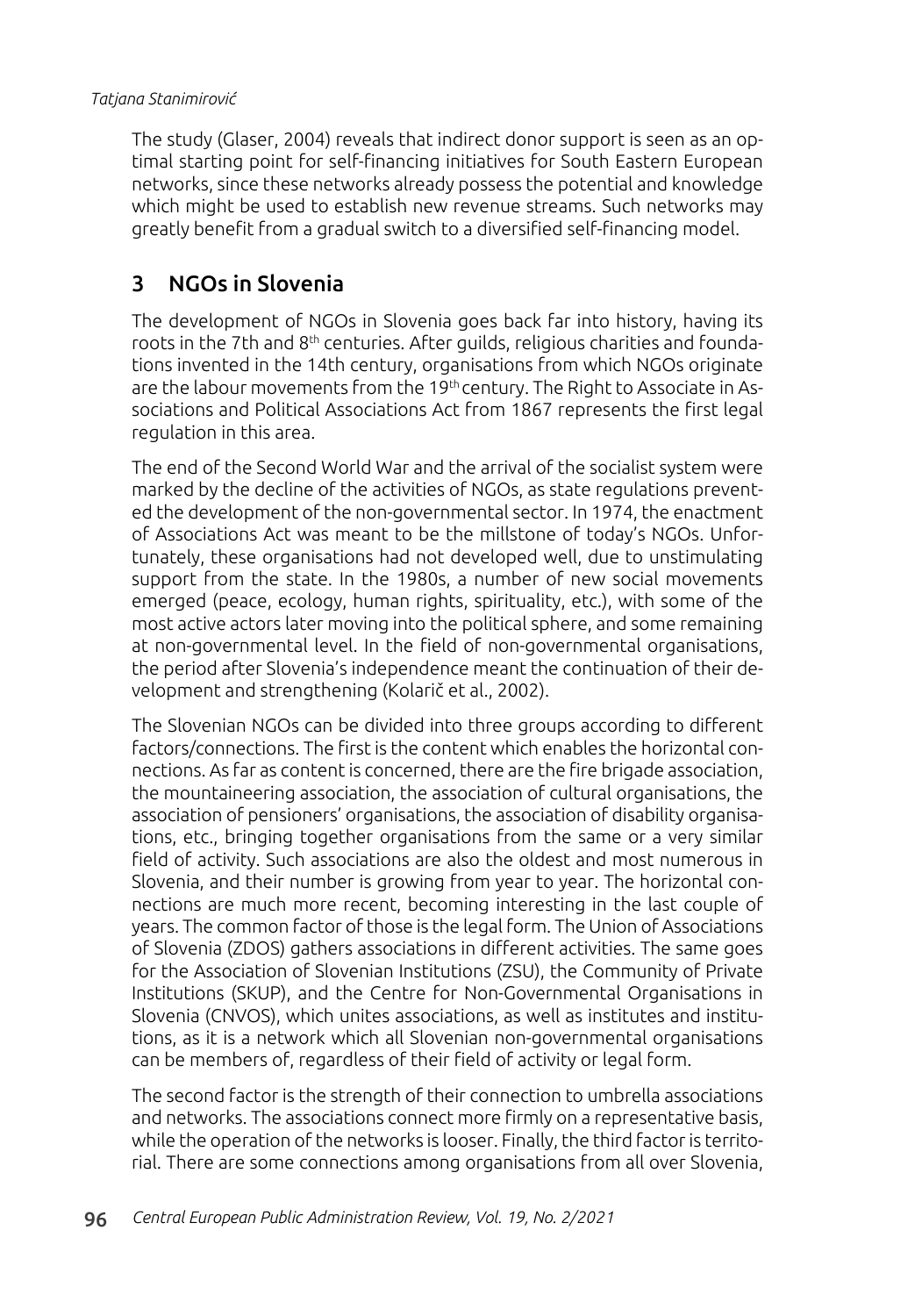while others only connect organisations from a certain area. According to this factor, there are national, regional, and local connections or networks (Mevlje and Kavčič, 2012). Nevertheless, the trend of NGOs' increase in the last couple of decades, has not changed the position of the public sector (state), which still has the primary role in the production of public goods and services in Slovenia. The NGOs only fill the gaps, and consequently play a marginal role, having problems with financing and voluntary work. However, all of those problems (low level of professionalisation, dependence on volunteers, and lack of resources) are typical for NGOs in the CEE region (Rojc Štremfelj et al., 2020).

An NGO in Slovenia is defined as an organisation that meets the following conditions (Non-Governmental Organisations Act, Article 2):

- Is a legal entity established under private law;
- it was established exclusively by a domestic or foreign person or legal entity governed by private law;
- is non-market oriented;
- is non-profitable;
- is independent from other entities;
- is not organised as a political party, church or other religious community, trade union or chamber.

In 2018, the status of a non-governmental organisation in the public interest was enacted as general status, regardless of the NGO's field of activity or legal status. The status may be obtained if the organisation's activities exceed the interests of its founders or its members, and if it is generally useful. The status can be granted in the field of culture, education, health care, social protection, family policy, development of democracy, protection against discrimination, protection of human rights, disability protection and humanitarian activities, equal opportunities for women and men, protection of the elderly, integrity in the country and civil society, consumer protection, etc. The organisation applying for the status must meet the following conditions (Non-Governmental Organisations Act, Article 6):

- its members are not legal entities established by public law;
- its activities are defined in a constitutive act;
- has been operating for at least two years prior to the application for status;
- must prove significant achievements in the field of the registered activity;
- has been funded by funds to perform activities in the public interest for at least two years prior to the submission of the application, and it has regularly implemented programmes, projects, or other activities to achieve the purpose and objectives in the public interest;
- has prepared at least a two-year programme of future activities in the field, which includes regular implementation of activities in the public interest;
- it has not been legally sanctioned for a serious tax offence, or an offence of a particularly serious nature, and has not been convicted of a criminal offence,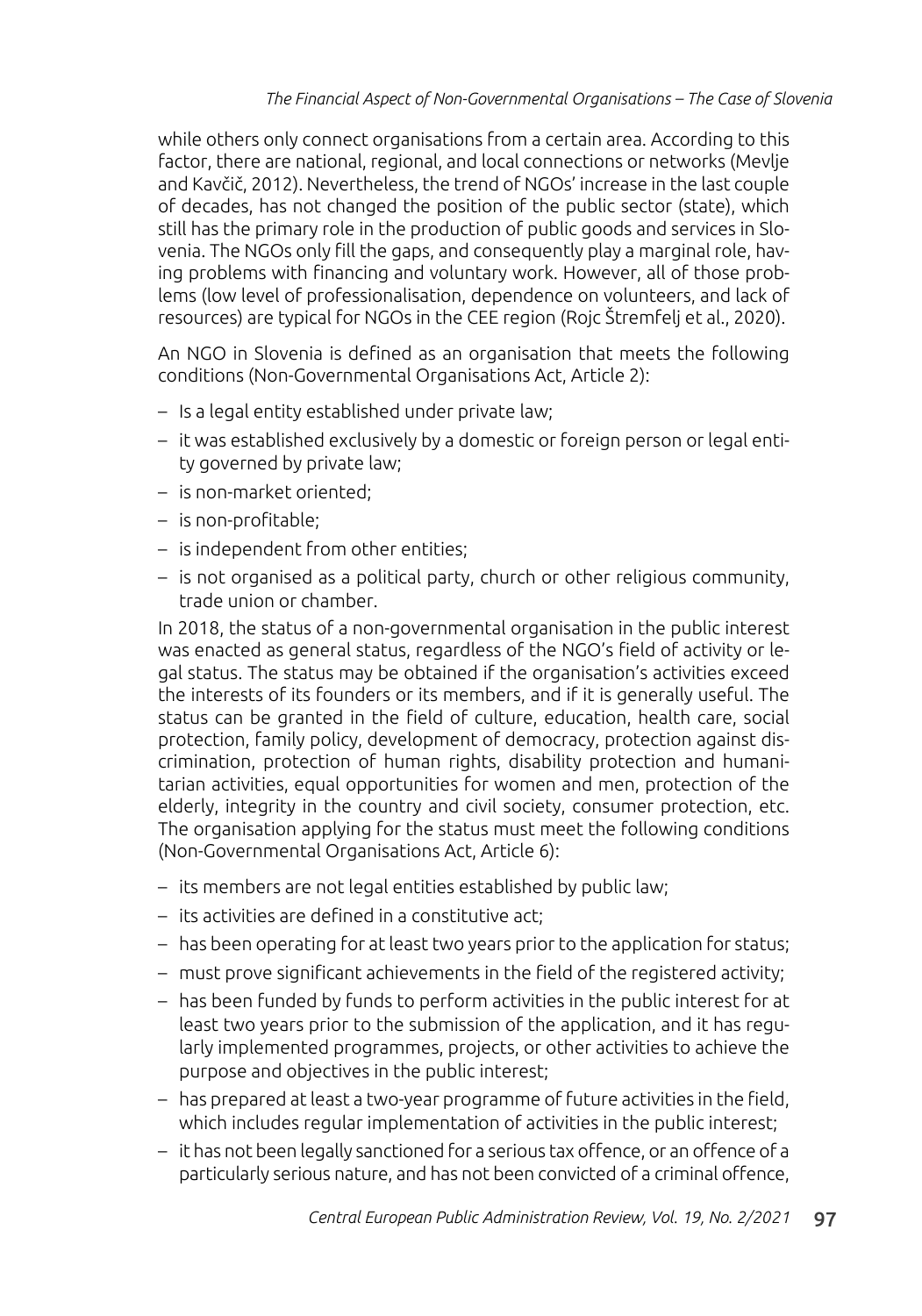– it is not intertwined with any bankruptcy proceedings or liquidation proceedings.

In recent years, the number of NGOs has increased by around 500 per year. According to data, there were approximately 22,000 NGOs in 2012 and 27,000 of them in 2019. Among the 27,000 NGOs, 6,484 have obtained the status of being in the public interest. The profile analysis of those NGOs has revealed that 28% operate in protection against natural and other disasters, 26.5% in the sports area, 13.9% in the cultural area, 10% in agricultural, 4.2% in humanitarian activities, 3.6% in disability activities, while other businesses cover a very small percentage of all NGOs (Stražiščar, 2020). Observing the number of financial reports submitted every year, it is well known that there are 3% of inactive NGOs. The structure according to the legal status of the NGOs is presented in Table 2.

| Table 2: The share of organisations in each legal status |  |
|----------------------------------------------------------|--|
| form in 2019 in Slovenia                                 |  |

| The legal status form<br>of the NGO | Share (in %) |  |  |
|-------------------------------------|--------------|--|--|
| Association                         | 86.93        |  |  |
| Foundations                         | 0.87         |  |  |
| Institute                           | 12 19        |  |  |

Source: CNVOS, 2021

NGOs include associations (which also includes data on branches of associations and youth councils), institutes (which also includes religious communities that have the status of a humanitarian organisation) and institutions. In Slovenia, the NGOs voluntarily associate within a central organisation called CNVOS (Centre of Non-Governmental Organisations in Slovenia), and 12 regional hubs offering a wide range of services to professional teams with many years of experience and many successful projects. The NGO sector employs just over 9,000 people, and over 2,000 volunteers are also engaged. More than half of all employees are employed in institutions, although they represent only 12.19% of all non-governmental organisations. Globally speaking, the idea of voluntary work inclusion in BDP has been in development since the EU Commission initiative, led by Stiglitz, confirms that BDP measurement should shift from measuring economic production to measuring people's wellbeing, since non-market activities such as household production accounts for 35% of conventionally measured BDP in France, 40% in Finland, and 30% in the USA (Stiglitz et al., 2013). An important indicator of the development of the NGOs is the share of the NGOs' revenues in relation to gross domestic product (GDP), and this share is around 2% every year. Another important indicator is the share of GDP allocated to non-governmental organisations, which explains how much the state engages NGOs in the services it provides. This share is approximately a little over 0.7% of GDP in the last 10 years.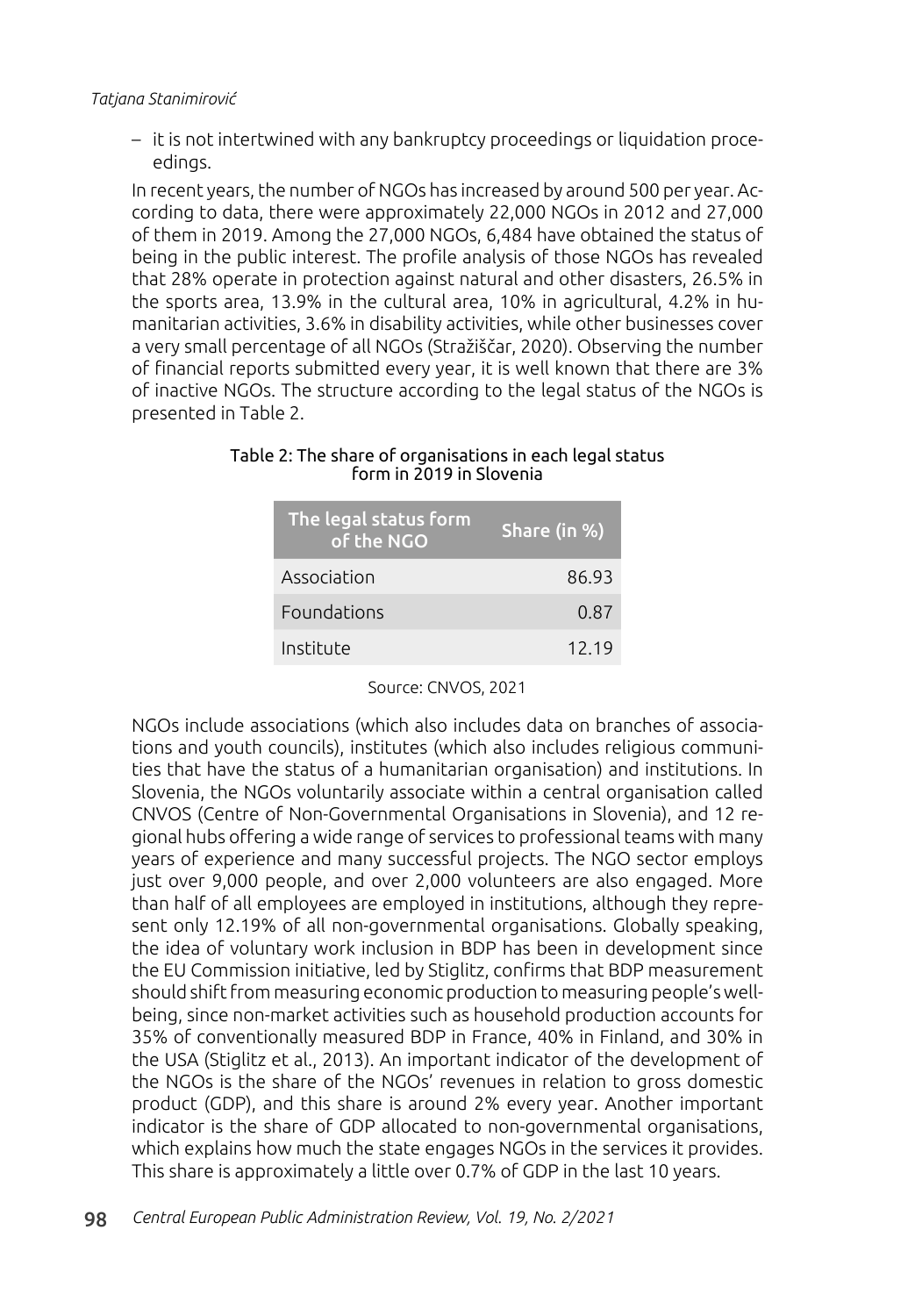### 4 Methodology and results

The methodology is based on financial and other data collection, available on the web. Most of the data has been collected from the CNVOS (Centre for information service, cooperation, and development of NGOs) website, which is the umbrella organisation of NGOs in Slovenia. The data used in our research was obtained for the period from 2009 to 2019. Due to the same uncertainties in data interpretation, the analysis started after some consultation with the CNVOS. The data was analysed and processed using Excel. In the analysis used, the data presented was cumulative for the whole population of NGOs in Slovenia, providing a comprehensive picture of the sector.

In the first step, the total amount of revenues obtained from public funds and private funds was obtained for each year during the period 2009-2019. Out of those, the share of each source was calculated, as well as the changes between the years during that period and the average values.

Table 3 also presents the total amount of revenues for each year during the mentioned period. In 2009, revenues reached the amount of a little over 702 thousand euros, while in 2019, the amount was almost 1 million euros, which represents a 40% increase in revenues. Nevertheless, the total amount of revenues has firmly and constantly risen, and the share of revenues obtained from public finance sources was more or less the same all the time. This public finance share was changing from 35% to 40%, while market and other (mostly grants, sponsorships, donations, etc.) sources were consequently moving from 65% to 60%. It is interesting to observe that total revenues have increased by 3.5% on average per year.

|         | % of revenues from    | % of market and<br>non-market (other) |                       |                                |
|---------|-----------------------|---------------------------------------|-----------------------|--------------------------------|
|         | public funds in total | revenues in total                     | The total revenues of | Change of total revenues       |
| Year    | revenues              | revenues                              | <b>NGOs</b>           | compared to year before (in %) |
| 2009    | 39                    | 61                                    | 702.769.807,00 €      |                                |
| 2010    | 40                    | 60                                    | 735.719.810,00 €      | 4,69%                          |
| 2011    | 39                    | 61                                    | 746.808.517,00 €      | 1,51%                          |
| 2012    | 39                    | 61                                    | 748.973.576,00 €      | 0,29%                          |
| 2013    | 39                    | 61                                    | 742.700.234.00 €      | $-0.84%$                       |
| 2014    | 38                    | 62                                    | 762.205.732,00 €      | 2,63%                          |
| 2015    | 36                    | 64                                    | 782.952.395.00 €      | 2,72%                          |
| 2016    | 35                    | 65                                    | 801.936.978,00 €      | 2,42%                          |
| 2017    | 36                    | 64                                    | 873.419.927.00 €      | 8,91%                          |
| 2018    | 36                    | 64                                    | 917.973.611,00 €      | 5,10%                          |
| 2019    | 38                    | 62                                    | 986.687.883,00 €      | 7,49%                          |
| Average | 37,73                 | 62,27                                 |                       | 3,49%                          |

Table 3: The shares and amounts of revenues of Slovenian NGOs during the period 2009–2019

#### Source: CNVOS, own

The results revealed that total revenues of Slovenian NGOs were rising during the period from 2009 to 2019, with the exception of 2013, when the total revenues decreased by 0.84% compared to 2012. The reason for the negative change might be observed from a economic and financial crisis perspective,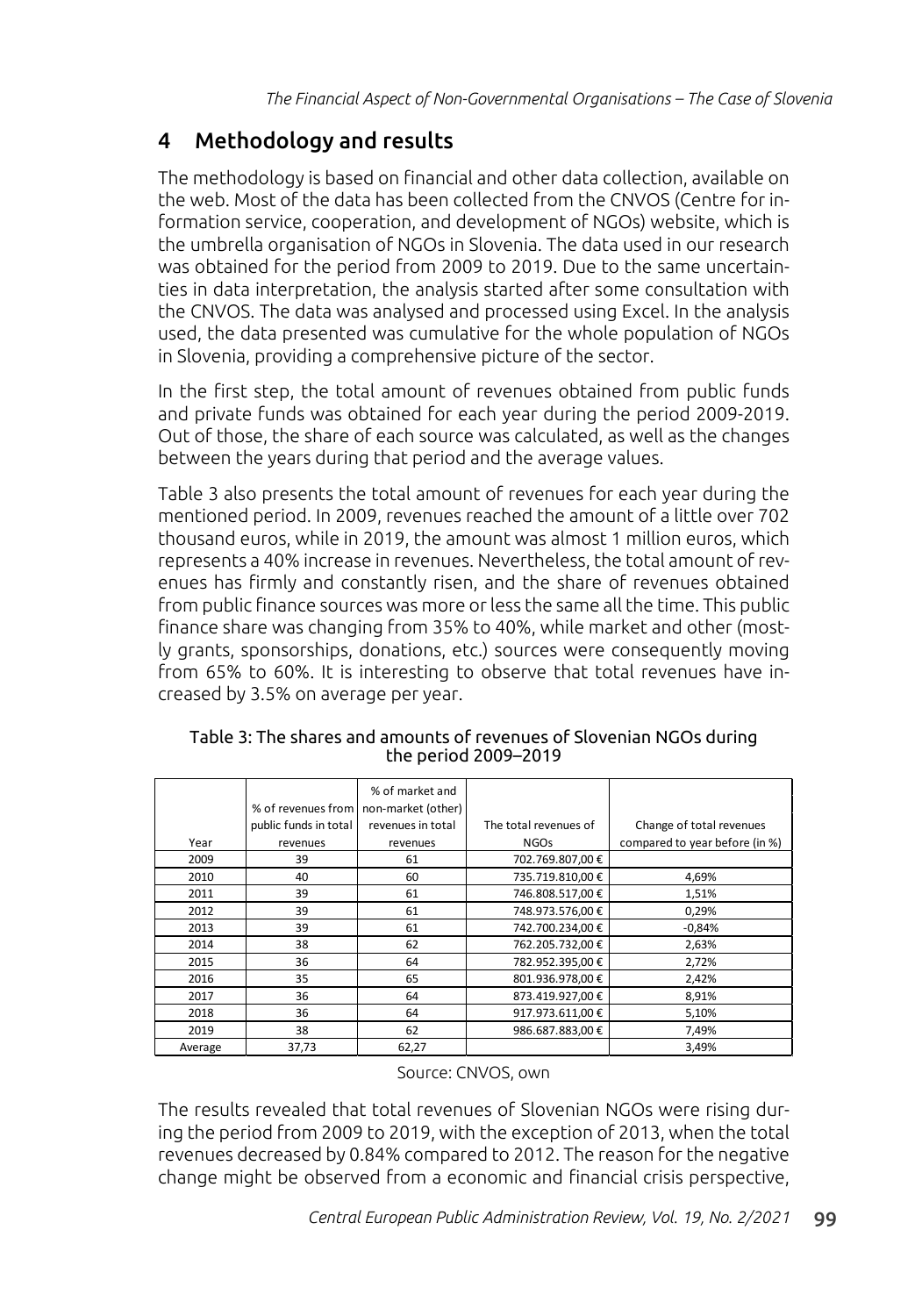since the BDP fell by -2.5% in 2012 and -1% in 2013. The largest rise occurred in 2010 (4.69%), compared to 2009, and then again in 2017 (8.91%), compared to 2016. The average rise in total revenues was 3.49% per year during the mentioned period.

Graph 1 presents the trend of total revenues, revenues obtained from public finance and revenues earned on market or acquired from other sources. It can be observed that market and other sources revenues were increasing quite rapidly, especially after 2014, while public finance sources were more constant.



Graph 1: The trend movement of the NGOs' revenues during the period 2009–2019

Source: CNVOS, own

The resources from the public (finance) sector were constant, slightly increasing from 2017. As we were interested in the structure of those revenues, Table 4 presents the amounts of each specific public source, as well as the percentage change in each source for every year. The results revealed that the biggest changes occurred on the ministries' side, so that a 30% increase was achieved in 2019. Additionally, a significant (16.58%) increase in revenues happened in 2018, with revenues received from the public company's side. The revenues from the tax authority and other contractors were quite unstable during the observed period, expressing a 13.52% decrease in 2015, and a 9.76% decrease the year after. Other contractors supporting NGOs from Table 4 are the Foundation for the Financing of Humanitarian and Disability Organisations (FIHO) and the Foundation for the Financing of Sports Organisations in the Republic of Slovenia (FŠO).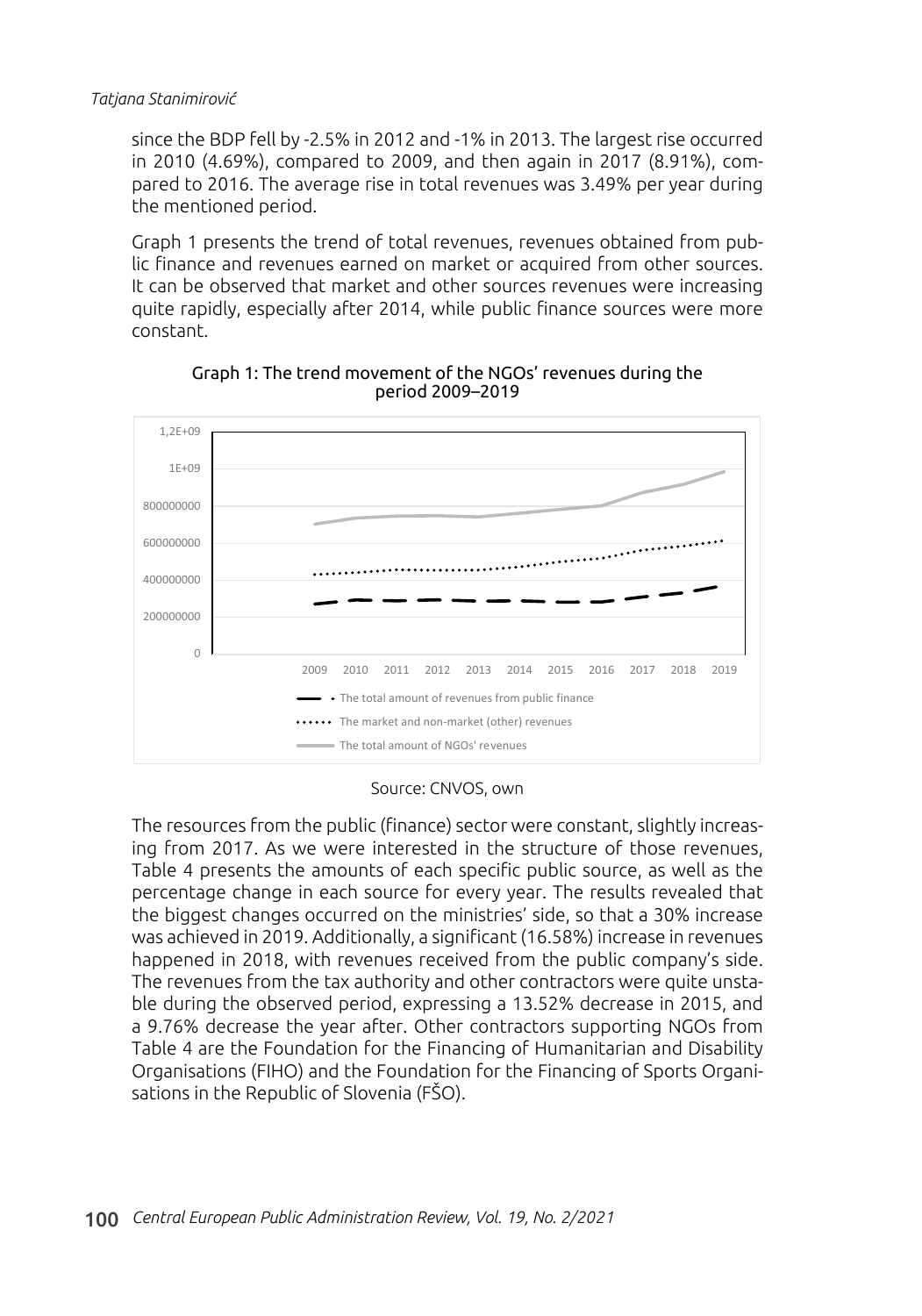|      |                  |               |                  |                 |                      |                    |                  |                  |                     | Changes in   |
|------|------------------|---------------|------------------|-----------------|----------------------|--------------------|------------------|------------------|---------------------|--------------|
|      |                  |               |                  |                 |                      |                    |                  |                  |                     | revenues Tax |
|      |                  |               |                  |                 |                      | Changes in         |                  |                  |                     | authorities  |
|      |                  | Changes in    |                  | Changes in      |                      | revenues institut  |                  | Changes in       |                     | and other    |
|      |                  | revenues mini |                  | revenues munici | Public institutions. | ions, agencies (in |                  | revenues_public  | Tax authorities and | contractors  |
|      | Ministries       | stries (in %) | Municipalities   | palities (in %) | agencies, etc.       | %                  | Public companies | companies (in %) | other contractors   | (in% )       |
| 2009 | 78.367.362,86 €  |               | 91.694.914,82 €  |                 | 68.394.840,87€       |                    | no data          | €                | 32.331.543,45 €     |              |
| 2010 | 84.871.910,25€   | 8,30          | 98.206.233.57€   | 7,10            | 78.482.785,90 €      | 14,75              | no data          | €<br>٠           | 32.780.146,88 €     | 1,39         |
| 2011 | 84.538.571,89 €  | $-0,39$       | 96.831.376,14€   | $-1,40$         | 77.106.110,36 €      | $-1,75$            | no data          | €                | 31.328.828,26€      | $-4,43$      |
| 2012 | 86.017.482,90 €  | 1,75          | 98.822.073,45€   | 2,06            | 77.030.691,11€       | $-0,10$            | no data          | €<br>$\sim$      | 32.787.421,03 €     | 4,66         |
| 2013 | 84.370.195,92 €  | $-1,92$       | 96.082.334.24 €  | $-2,77$         | 76.262.831,52€       | $-1,00$            | no data          | €<br>$\sim$      | 30.849.221,88 €     | $-5,91$      |
| 2014 | 78.850.839,90 €  | $-6,54$       | 98.814.569,61€   | 2,84            | 81.793.461,02 €      | 7.25               | no data          |                  | 30.350.689.23€      | $-1,62$      |
| 2015 | 73.535.567,48€   | $-6,74$       | 99.325.864,48€   | 0,52            | 83.451.529,18€       | 2,03               | 17.237.578,49€   |                  | 26.248.359.94€      | $-13,52$     |
| 2016 | 75.165.646,06€   | 2,22          | 100.911.512,39 € | 1,60            | 83.642.376,54 €      | 0,23               | 17.237.578,49€   | 0,00             | 23.685.244,09 €     | $-9,76$      |
| 2017 | 85.260.689,57€   | 13,43         | 112.328.563,22 € | 11,31           | 88.068.700,57€       | 5,29               | 17.598.909,77€   | 2,10             | 25.050.156,95€      | 5,76         |
| 2018 | 99.915.370.41€   | 17,19         | 115.389.777.15€  | 2,73            | 91.545.129.61€       | 3,95               | 20.517.104,35€   | 16,58            | 26.308.361,15€      | 5,02         |
| 2019 | 129.490.338,09 € | 29,60         | 118.145.248,13€  | 2,39            | 97.196.556,32€       | 6,17               | 19.827.725,11€   | $-3,36$          | 27.294.952,24€      | 3,75         |

Table 4: Revenues (absolute numbers and percentage change) obtained from the public (finance) sector during the period 2009–2019

Source: CNVOS, own





#### Source: CNVOS, own

Graph 2 reveals the proportions of NGOs' revenues obtained from different organisations belonging to the public (finance) sector. Besides the ministries, municipalities, and public institutions, there are revenues from public companies (companies operating on a market basis, founded by central or local government). The data for public companies was available for the years 2015- 2019. The results revealed the constant increase in this type of revenue. In 2019, out of 27,000 NGOs, 16.101 (almost 56%) received public funds, with Slovenian Red Cross at the top of the list with more than 6 million euros. 2,870 NGOs received funds from ministries (916 from the Ministry of Defence, 291 from the Ministry of Culture, 269 from the Ministry of Labour, Family, Social Affairs and Equal Opportunities, etc.), while at local level, 11,982 (almost 42%) individual NGOs received public funds from municipalities. The municipality of Ljubljana with 17.54 million euros, the municipality of Maribor with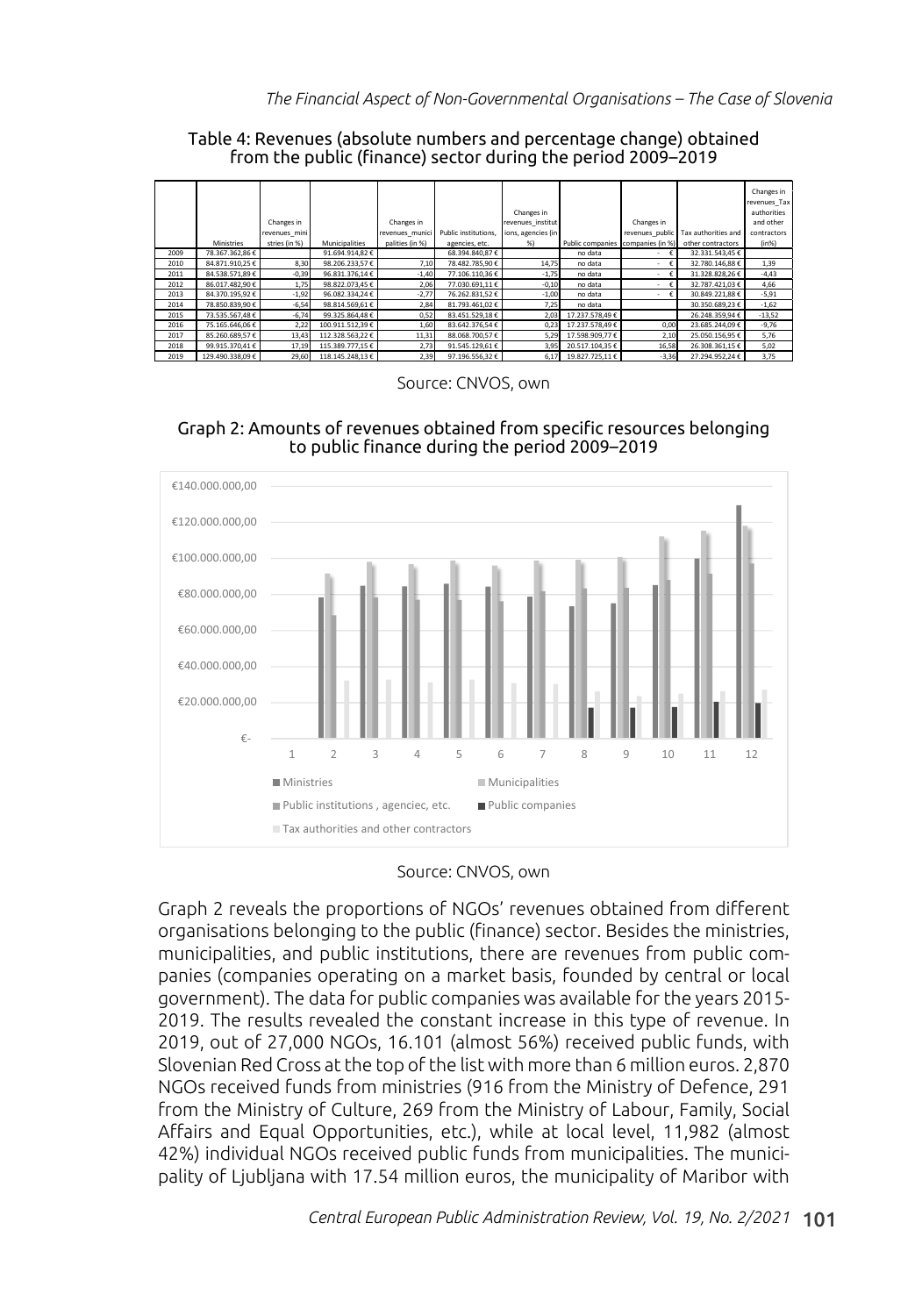5.74 million euros, and the municipality of Kranj with 2.77 million euros are at the top of the local financer list. Considering the 50 NGOs that received the highest amounts (from 6 to 1 million euros) of public funds in 2019, it has turned out that 20 operate in social security, 14 in disability protection, 13 in education, 10 in healthcare protection, 9 in humanitarian activities, 6 cultural activities, 4 sport, and 1 in scientific and research activities (Stražiščar, 2020).

The revenues of NGOs obtained from the public funds (sector) can be observed through the criterion of "status of public interest", defined in the Non-Governmental Organisations Act. The results of the observation of the revenues have revealed that more than half of the public funds were allocated to the NGOs with this status during the period 2009-2019. The share (percentage) has been changing, which is presented in Graph 3.

Graph 3: The share of public funds allocated to NGOs having the status of an NGO in the public interest



Source: CNVOS, 2021

# 5 Discussion

The sustainability of NGOs depends, among other factors, on financial stability, as they are primarily funded by fluctuating donations, government support, and fundraising efforts. For the majority of NGOs, which predominantly rely on volunteers or hired employees with minimal experience, financial management is a difficult task. Searching for calls to apply, potential donors, or writing project materials, are demanding fundraising operations. The strategy of fundraising allows an organisation to ensure a sustainable existence, and progress to follow the objective of becoming independent from the individual source of funds, and less sensitive to changes in funding. Furthermore, a firm revenue structure can be obtained by forming reserve funds to provide survival in difficult times (Vodlan, 2010). Such diversification of funds is inevitably for long-term survival, since relying on outside or single source is one of the biggest challenges encountered by NGOs.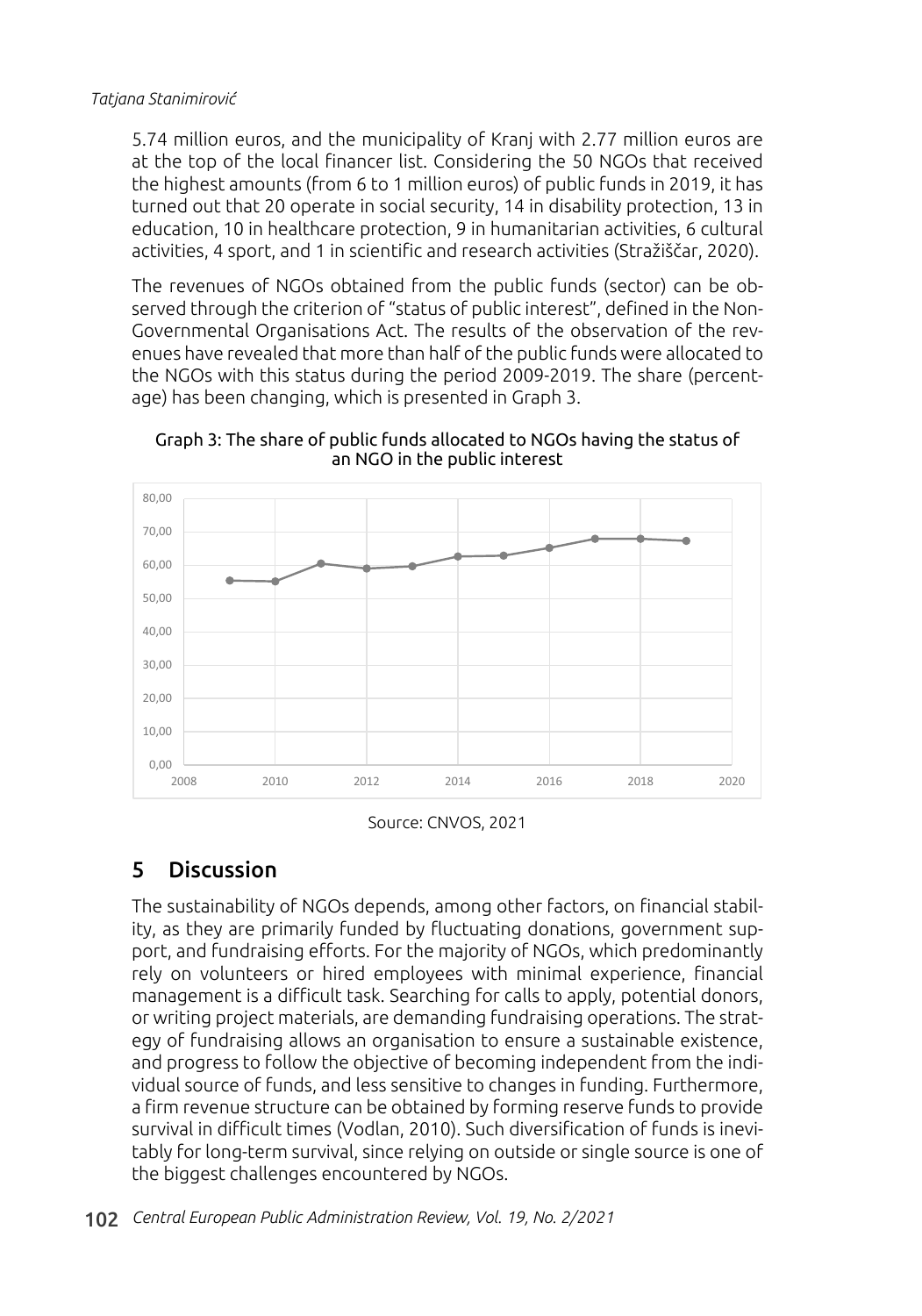As presented in the results, in 2019, NGOs in Slovenia achieved almost 1 billion euros of revenue, which were increasing rapidly during the whole observed period (2009-2019). Considering the structure of the funds, this year (2019), NGOs obtained more funds from ministries than from municipalities for the first time, although this financial source was on an ascending path for the last 3 years. Actually, the total public funds were constantly increasing from 2014, including the rising trend of revenues from public companies founded by central or local government. On the other hand, an explicit trend of market and non-market revenues rising in the last couple of years can be observed.

What might be the consequences and effects of the revenue structure of Slovenian NGOs in the last 11 years? The share of public funds financing has been stable, showing a very slight increase in market and non-market revenues. The financial source might influence NGOs' activities and agenda, which can be seen at national and international levels. NGOs operating at national level have increased their power to influence public opinion, and consequently political life, while the international NGOs have dramatically influenced the world's politics, being important actors in international relations. Their role is observed in public diplomacy, resulting in successful positioning of the country through the activity of public actors, like NGOs. They become "agents of influence" instead of "agents of loyalty" (Bokeriya, 2014; Radu, 2019).

Besides this, one of the most recent trends is also the convergence and blurring of lines between the sectors, resulting in the emergence of two contrasting perspectives. The dominant and prevailing one celebrates the rapid institutionalisation of the third sector as a primary partner with government in the delivery of services, and as an advocate and core of civil society. The other view is sceptical about the validity of a sectoral model based on type of ownership, in the face of a convergence of boundaries and extensive interdependence (Kramer, 2000). Since public funding dampens NGO advocacy, government funding cannot improve the civil society status. Especially effective is external funding, which may create concerns about international interference in national governance (Bloodgood and Tremblay-Boire, 2017).

According to the results obtained, as well as the financial management theory of NGOs (Mevlje and Kavčič, 2012), NGOs' financial strategy should diversify their revenue resources as much as possible, to prevent financial instability and independence. Depending on a single source might cause the risk of illiquidity, and endanger long term existence. From the list of NGOs that have received the highest amounts of public funds, it can be concluded that most important social subsystems are financially well supported, leaving the most important programmes implemented within those grants. There are some case studies revealing positive results of public financing of third sector development. Rojc Štremfelj, 2020 proved that the state was efficient in the co-funding of the jobs in NGOs, proving the suitability of the state's first promotion of NGO employment in overhead professions.

The challenge for further research is the in-depth study of Slovenian NGOs' financial strategy, due to the global trend of bidirectional financing; the di-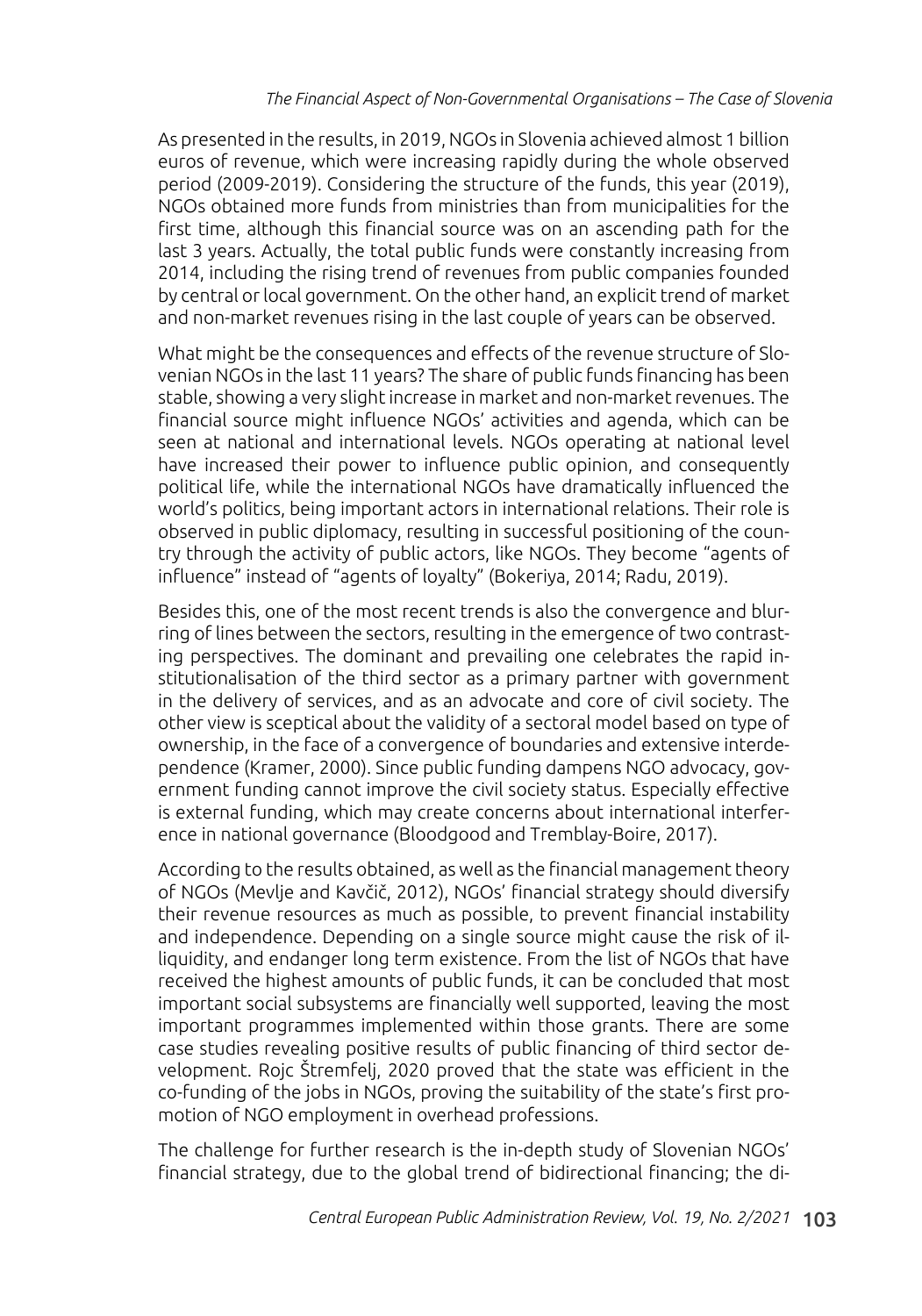versification of funding sources by choosing an optimal mix of resources on one hand, and focusing on a single main source of funding to ensure longterm viability of the organisation on the other (Ceptureanu et al., 2017). Since 88.97% of NGOs in Slovenia earned less than 50,000 euros in 2019, and 17.47% of those operated without revenue, such future research would enable a holistic approach to the financial challenges of NGOs.

### 6 Conclusion

The fact that NGOs, as part of the third sector, are becoming a more and more important representative of civil society, the challenges of their financial situation is coming in the front line of academia interest. In the last 10 years, NGOs in Slovenia have been financed by approximately 60% of market and non-market resources, and 40% of public finance resources, while the situation is the opposite when considering NGOs in the public interest. The positive trend of the increase in total revenues (average 3.5%), and a predominant share of government (ministries) financing, might indicate more stable financing in the future, and consequently, hope for the solution of the NGOs' permanent problems. Besides the instability of financing, other studies have revealed problems like the dependence on voluntarism, dependence on financial sources, as well as the influence of government financing on NGO lobbying. The chronological review of the financial resources lays a solid foundation for decision-makers to evaluate their policy on one hand and future specific in-depth studies on the other.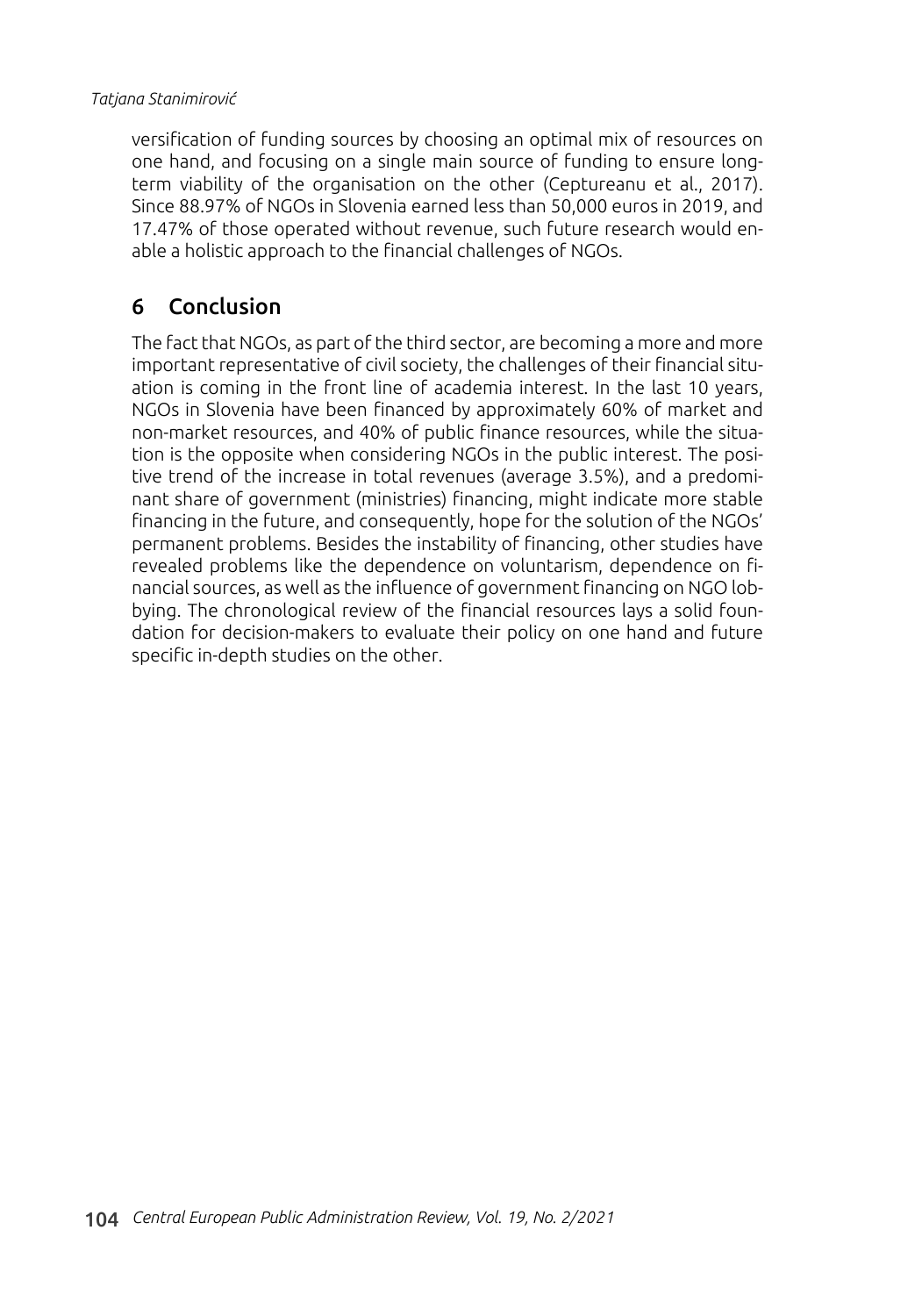### Reference

- Amagoh, F. (2015). Improving the credibility and effectiveness of nongovernmental organizations. Progress in Development Studies, 15(3), pp. 221–239.
- Bexell, M., Tallberg, J. and Uhlin, A. (2010). Democracy in global governance: the promise and pitfalls of transnational actors. Global Governance, 16(1), pp. 81–101.
- Bibu, N., Lisetchi, M. and Brancu, L. (2013). Particularities of Non-governmental Organizations' Financing. The Case of Romania. Procedia-Social and Behavioral Sciences, 92, pp. 480–489.
- Bloodgood, E. and Tremblay-Boire, J. (2017). Does government funding depoliticize non-governmental organizations? Examining evidence from Europe. European Political Science Review, 9(3), pp. 401–424.
- Bokeriya, S. (2014). The role of non-governmental organizations: features of development and functioning in russia. International Multidisciplinary Scientific Conferences On Social Sciences And Arts SGEM 2014, pp. 893–900.
- Bučar, M. (2012). Involving civil society in the international development cooperation of 'new' EU member states: The case of Slovenia. Perspectives on European Politics and Society, 13(1), pp. 83–99.
- Ceptureanu, S. I., Ceptureanu, E. G. and Sassu, R. V. (2017). Financing of Romanian non-governmental organizations. Management and Economics Review, 2(1), pp. 68–77.
- Corry, O. (2010). Defining and theorizing the third sector. In Third sector research (pp. 11–20). Springer, New York, NY.
- Črnak-Meglič, A. (2000). The impact of type of state welfare on the scope and role of non-profit voluntary sector in modern societies: doctoral thesis. Ljubljana.
- Đorđević, I. et al. (2019). Mechanisms of financing the protected area management system in Serbia. *Šumarski list, 143*(11-12), pp. 549–559.
- Doh, J. P. and Guay, T. R. (2006). Corporate social responsibility, public policy, and NGO activism in Europe and the United States: an institutionalstakeholder perspective. *Journal of Management studies*, 43(1), 47–73.
- Dupuy, K., Ron, J. and Prakash, A. (2015). Who survived?. Review of International Political Economy, 22(2), pp. 419–456.
- Evers, A. (2002). Part of the Welfare Mix. Public Management: Expanding the scope of public management, 4(2), p. 383.
- Froelich, K. A. (1999). Diversification of revenue strategies: Evolving resource dependence in nonprofit organizations. *Nonprofit and voluntary sector quarterly, 28*(3), pp. 246–268.
- Glaser, R. (2004). Outlooks for NGO network self-financing. FHS Informationsberufe.
- Grønbjerg, K. A. and Clerkin, R. (2003). The Indianapolis Nonprofit Sector: Management Capacities and Challenges. Indiana University.
- Haltofová, P. (2011). Which factors influence to the financial resources of NGOs in the Czech Republic in last years. In D. Stavárek and P. Vodová, eds., Proceeding of the 13th International Conference on Finance and Banking, 13(12), p. 10.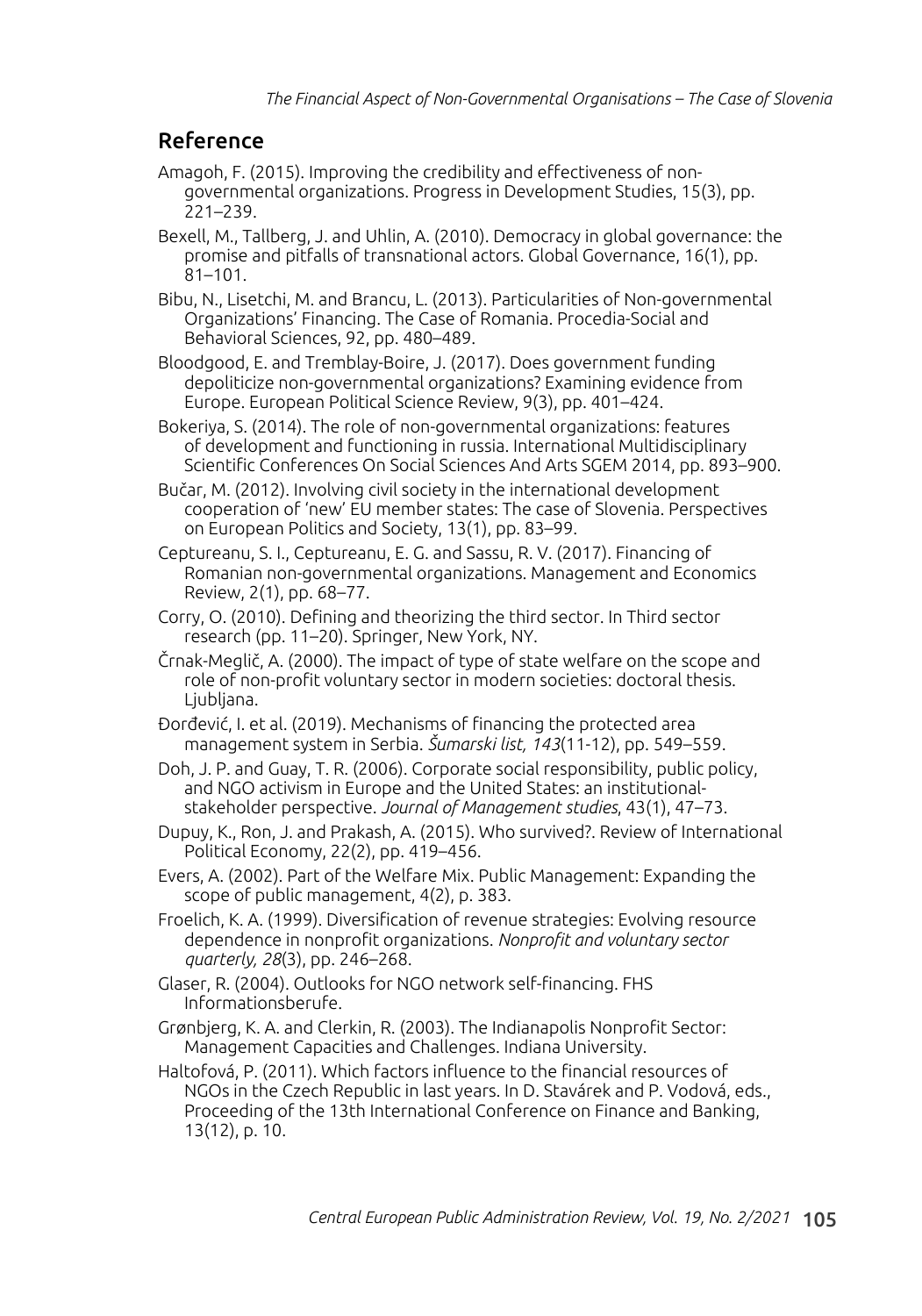- Jurak, G. et al. (2014). The impact of the global economic crisis on the finances of non-governmental sport organizations in Slovenia remains to be seen. Motriz: Revista de Educação Física, 20, pp. 131–142.
- Kendall, J. and Knapp, M. R. J. (1995). Voluntary means, social ends. Canterbury, PSSRU.
- Kolarič, Z., Črnak-Meglič, A. and Vojnovič, M. (2002). The private non-profit and voluntary organizations in the international perspective. Ljubljana: Faculty for Social Science, University of Ljubljana.
- Koncz, K. (2005). NGO sustainability in Central Europe: Helping civil society survive.
- Kramer, R. M. (2000). A third sector in the third millennium?. Voluntas: International Journal of Voluntary and Nonprofit Organizations, 11(1), pp. 1–23.
- Mevlja, B. and Kavčič, K. (2012), The strategic development of non-governmental organizations in Slovenia: The strategy of development of non-governmental organizations, University of Primorska, Faculty of Management.
- Non-governmental Organizations Act (Official Gazette of the Republic of Slovenia, no. 21/2018).
- Novak, M. (2019). The Development and Role of Environmental NGOs in Slovenia. Südosteuropa Mitteilungen, 05-06, pp. 142–157.
- Radu, B. (2019). The Impact of Transparency on the Citizen Participation in Decision-Making at the Municipal Level in Romania. Central European Public Administration Review, 17(1), p. 111–130.
- Ridley-Duff, R., & Bull, M. (2011). Understanding social enterprise: Theory and practice. London: Sage.
- Rodela, R., Udovč, A. and Boström, M. (2017). Developing environmental NGO power for domestic battles in a multilevel context: Lessons from a Slovenian case. Environmental Policy and Governance, 27(3), pp. 244–255.
- Rojc Štremfelj, L., Žnidaršič, J., & Marič, M. (2020). Government-Funded Sustainable Development and Professionalisation of NGOs. *Sustainability*, 12(18), 7363.
- Rončević, B. (2001). Few starting-points for sociological research of nongovernmental organizations. In V. Jelovac eds., Sailing on rotated waters of non-governmental management. Ljubljana: Zavod Radio Študent, pp. str. 23–35.
- Salamon, L. M. (1993). The marketization of welfare: Changing non-profit and for-profit roles in the American welfare state. Social service review, 67(1), pp. 16–39.
- Saurugger, S. (2011). Interest representation and advocacy within the European Union. In B. Reinalda, ed., The Ashgate Research Companion to Non-State Actors. Farnham: Ashgate, pp. 236–275.
- Steffek, J. and Hahn, K. (eds.) (2010). Evaluating Transnational NGOs. Basingstoke: Palgrave Macmillan.
- Slovenian Red Cross Act (Official Gazette of the Republic of Slovenia, Nos. 7/93 and 79/10).
- Stiglitz J., Sen, A. and Fitoussi, J. (2013). Commission on the Measurement of Economic and Social Progress. Available at <https://web.archive.org/ web/20160806043140/http://www.communityindicators.net/system/ publication\_pdfs/9/original/Stiglitz\_Sen\_Fitoussi\_2009.pdf?1323961027>.
- Stražiščar, B. (2020). The scope of public financing of non-governmental organizations in 2019. CNVOS